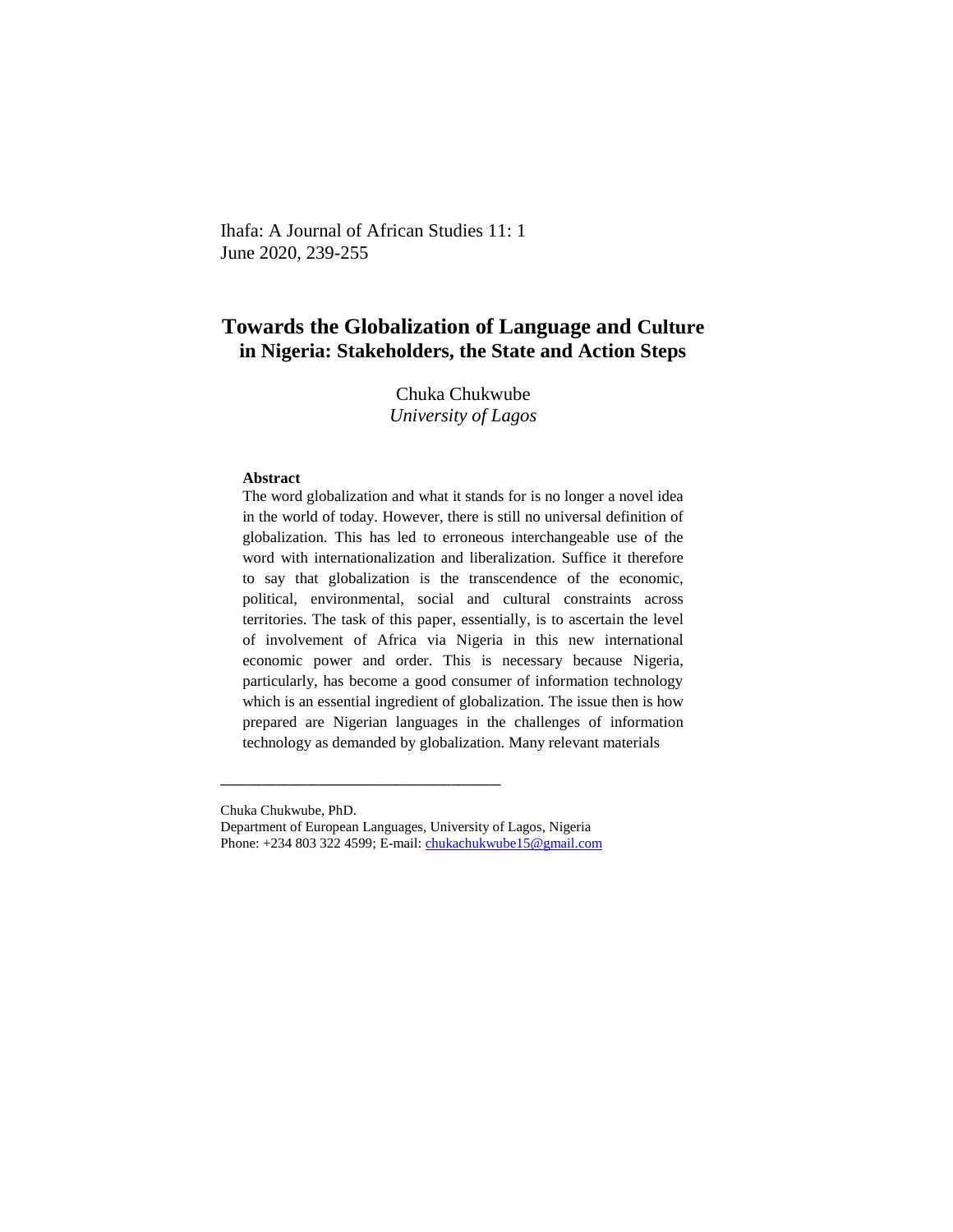were perused with a view to ascertain Nigeria's extent of preparedness in making Nigerian languages globalization compliant. The study observed that though Nigeria, vis-à-vis Africa, has been making frantic efforts in the development of its indigenous languages, a lot is still needed because of the obvious dynamism of globalization. It concludes that though Nigerian indigenous languages are very vital in this context, the study of other foreign languages like Russian, German, Arabic, and Chinese, apart from English and French, should be encouraged and supported. This is based on the understanding that the wider the scope of knowledge of other vital foreign languages, the better.

**Keywords**: globalization; internationalization; culture; languages; liberalization

## **1. Introduction**

For a clearer understanding of the significance of globalization in Africa in general and in Nigeria in particular, two premises are identified and explored. The first premise is to realize that today's globalization is actually not the first stage of outside invasion of Africa which has not only affected African integral development, but also had negative consequences on the continent. Indeed, globalization can correctly be considered as the *fourth stage.*

In analysing these stages, Henriot (2000) held that the first stage was the period of slavery, during which the continent's most precious resources, African women and men, were stolen away by global traders, slavers, and made to work for the benefit of Arab, European and North American countries. It is estimated that about ten million people were forcefully transported out of the continent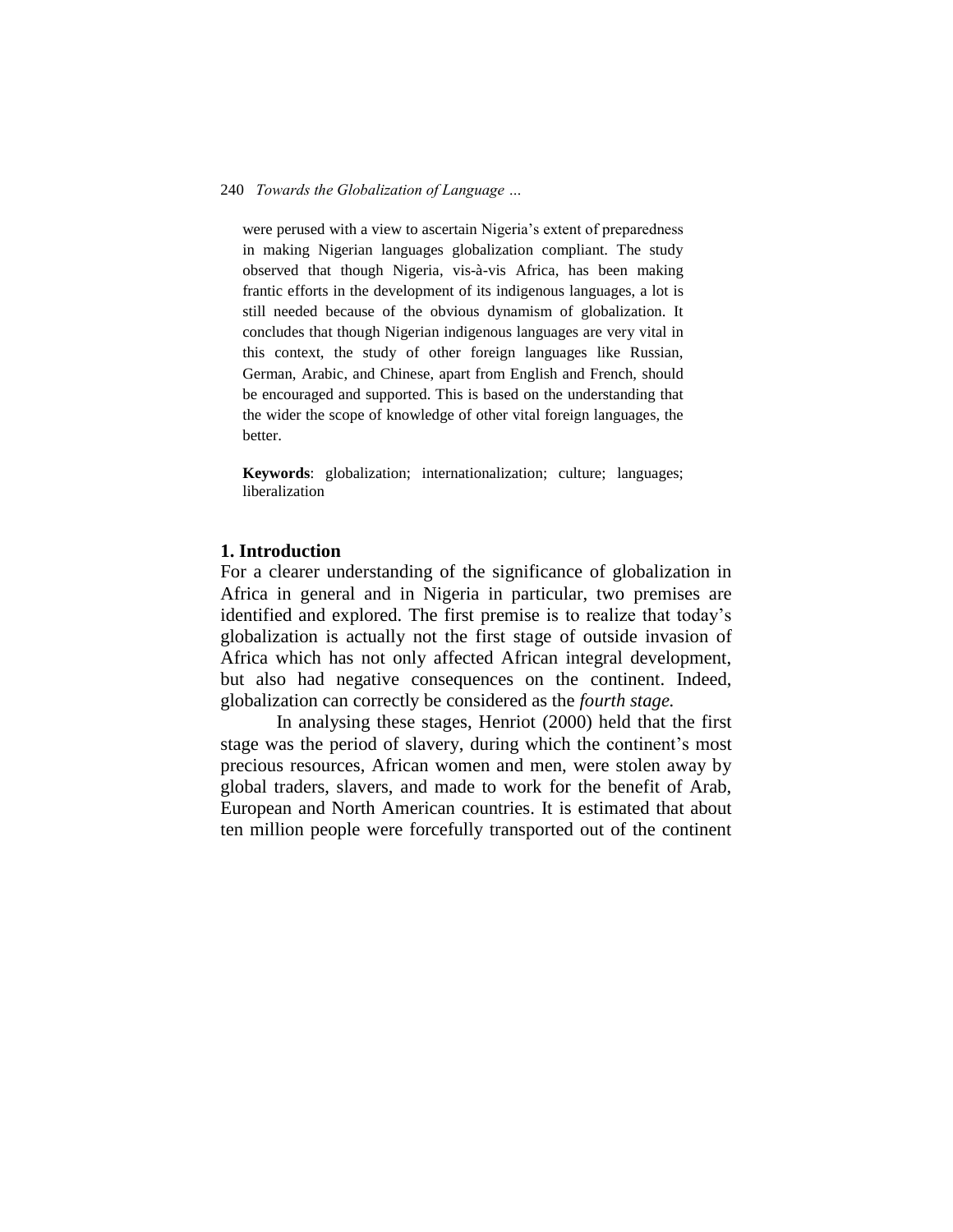for that purpose. The second stage was the period of colonialism, when British, French, Belgium, Portuguese, Italian and German interests dictated the way to map boundaries, with transportation and communication lines established, agricultural and mineral resources exploited, and religious and cultural patterns introduced. The third stage called *neo-colonialism* which, according to him, Pope John Paul II called the form of political pressures and economic suzerainty, aimed at maintaining or acquiring dominance. The fourth stage is globalization, characterized by an integration of the economies of the world through trade and financial flows, technology and information exchanges, and movement of people.

The second premise, which is the main point of discourse, is globalization. This in the views of Henriot is not working for the benefit of the majority of Africans today. He insists that while globalization has increased opportunities for economic growth and development in some areas, there has been an increase in disparities, and inequalities being experienced in Africa.

While reviewing the analysis and views of Henriot, the task in this paper is to determine the level of development and otherwise of languages of globalization in Africa vis-à-vis Nigeria, and to analyse how the seeming lack of development of Nigeria and indeed Africa is hindering them from benefiting materially from the gains of globalization. Thereafter, we would review the impact of globalization on African economy, politics, culture and technological innovation.

This leads us to the question of whether Nigeria has a language or languages that are developed or otherwise. Nigeria is a country made up of large number of independent nationalities. Emenanjo (2001) states that the exact number of the primordial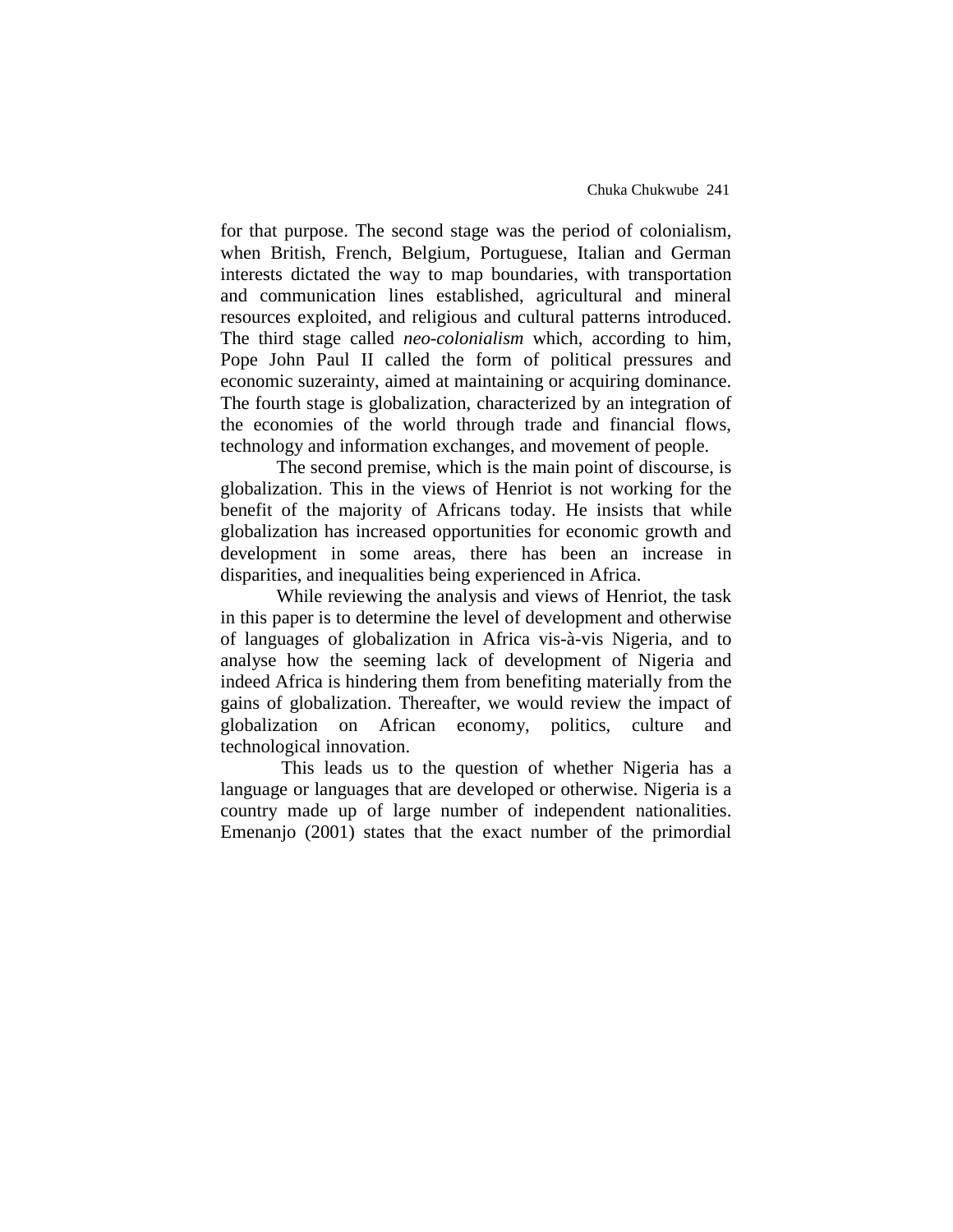nationalities to be found in Nigeria is not known given language shift. Equally unknown is the precise number of languages spoken by these nationalities. It is not arguable that Nigeria is a sociolinguistic giant. According to Ferguson (1965), Nigeria holds within her international boundaries a multiplicity of linguistic and ethnic families which present a fascinating example of linguistic heterogeneity with a picturesque mosaic of some 394 distinct languages. In his own study Osaji (1979) submits that the population of Nigeria, which increases by over a million every eighteen months, is almost entirely African belonging to some three hundred and sixty-eight (368) linguistic groups the principal ones being Fulani, Hausa, Igbo, Yoruba. On the level of development of these main languages, Ferguson (1968) is of the opinion that Nigerian languages are at varying stages of development; from purely local, pre-literate or oral languages to written, national and regional languages with varying corpora of written literatures among other types of texts.

The importance of language in national development cannot be over emphasized. Chumbo (1990) says that the role of the language used as medium of instruction in the educational process is very important because the effectiveness of the educational or training programme depends on whether effective communication has taken place between the teacher and the learner. Thus, education by means of an appropriate language medium provides knowledge, skills and value necessary for man to become an effective agent of change. Much on this, however, would be discussed in the section on language policy of Nigeria in the later part of this work.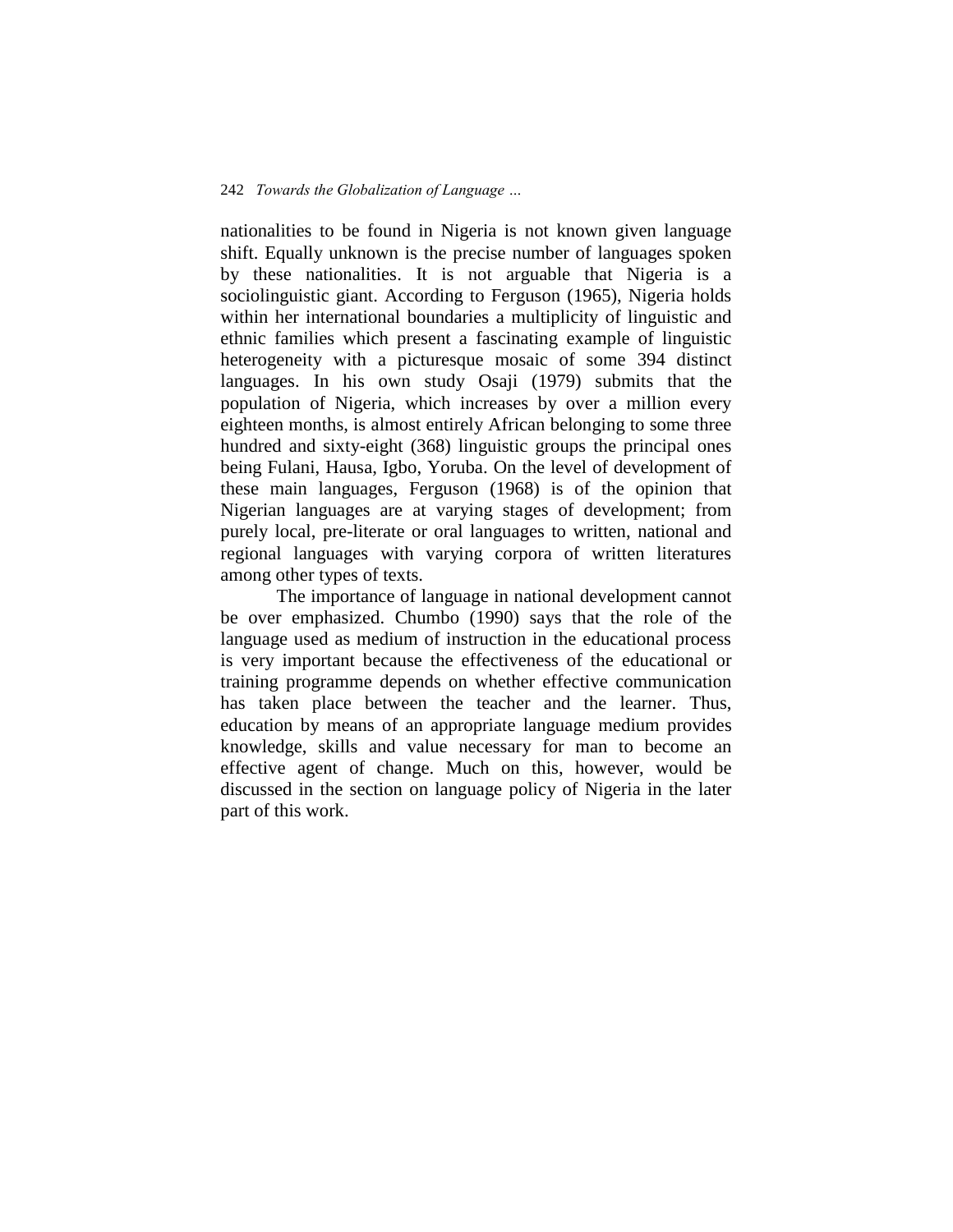Making further clarification on language use in Nigeria, Emenanjo (2001) maintains that they are classified in different ways with different parameters and for different reasons or purposes citing the examples of Adekunle (1972), Osaji (1979), Brann (1977), Olagoke (1980), Williamson (1983), and Emenanjo (1985, 1986). After modifying the classifications of Williamson (1983) and Brann (1986), he came up with the following five broad groups of languages being used in Nigeria:

- i. the "foreign" or 'exoglossic" languages (or "exolects" or "endolects"); English in its continuum, French and Arabic;
- ii. the "very large" or "decamillionaires" (or "demolects", i.e. languages spoken by more than ten million people); Hausa, Igbo, Yoruba and Nigerian Pidgin;
- iii. the "large" languages or "millionaires" (or "demolects", i.e. languages spoken by more than one million people); Edo (Bini), Ibibio, Fulfulde, Izon, Kanuri, Nupe and Tiv;
- iv. the "medium" languages or "centimils" or "ethnolects", i.e. languages spoken by more than 100,000 people); Idoma North, Nembe, Igala, Urhobo, Bokwai, Kalabari, Ngas, Abuan, Bekwarra, Ebira, Ekejuk, Efik, Kha, Engenni, Junkun or Talcun, Bura, Mambilla, Kaje; and
- v. the "small" languages (or "chtonolects", i.e. languages spoken by less than 10,000 people) and all other languages used in Nigeria but not listed in  $(i) - (iv)$ .

Further classifications made on "minorities" or "minor" languages by Agheyisi (1986) show that "minor" languages number about 380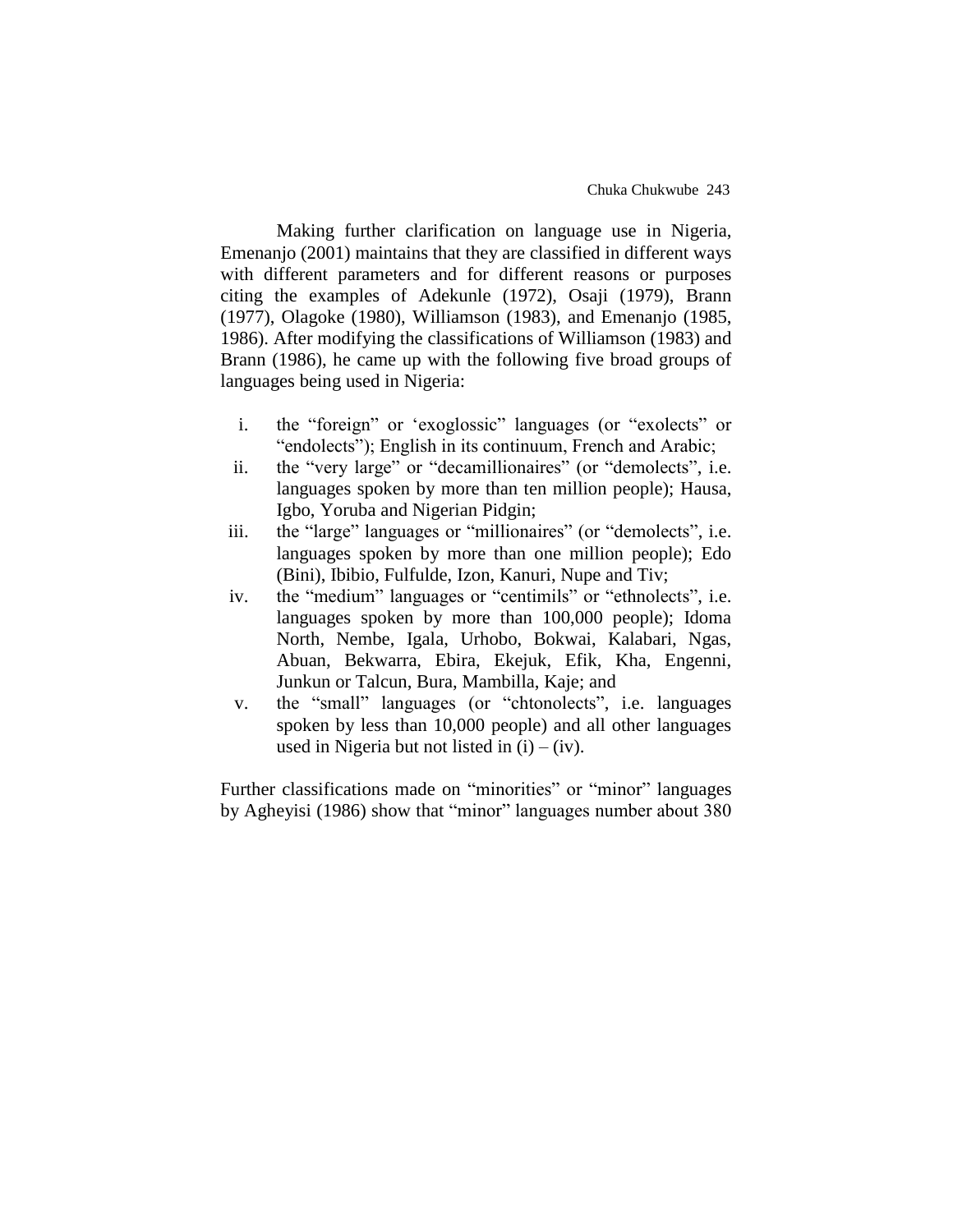and are "spoken by about 20% of the total national population. She therefore classified Nigerian languages as follows:

- i. the "developed languages" i.e. those with well-established orthographies, standard varieties, long traditions of writing, large and varied corpora of written texts and sophisticated and dynamic metalanguages. Three languages, the decamillionaires belong here;
- ii. the "developing" languages, i.e. those with recent but settling orthographies, fairly recent traditions of writing, incipient standard varieties, some number of written texts and nascent metalanguages. Included in this class are all the millionaires, some of the continents and most of the minorities and
- iii. the "undeveloped" languages, i.e. those that have no standard(ized) orthographies, universally accepted within the culture areas, no standard varieties, no written texts and no metalanguages. Nigerian languages not covered in (i) and (ii) belong here.

It is imperative to refer to these analyses not only to understand the linguistic complexity of the country but also to point out the sociolinguistic profiles of the respective languages with a view to determining the preparedness of the so-called national languages to meet the challenges of globalization. For any country to conveniently and adequately compete in this new world order, it must prove how serious her indigenous languages (and cultures) are developed and used as media of communication in daily living, academic and scientific discourses. According to Emenanjo (2001),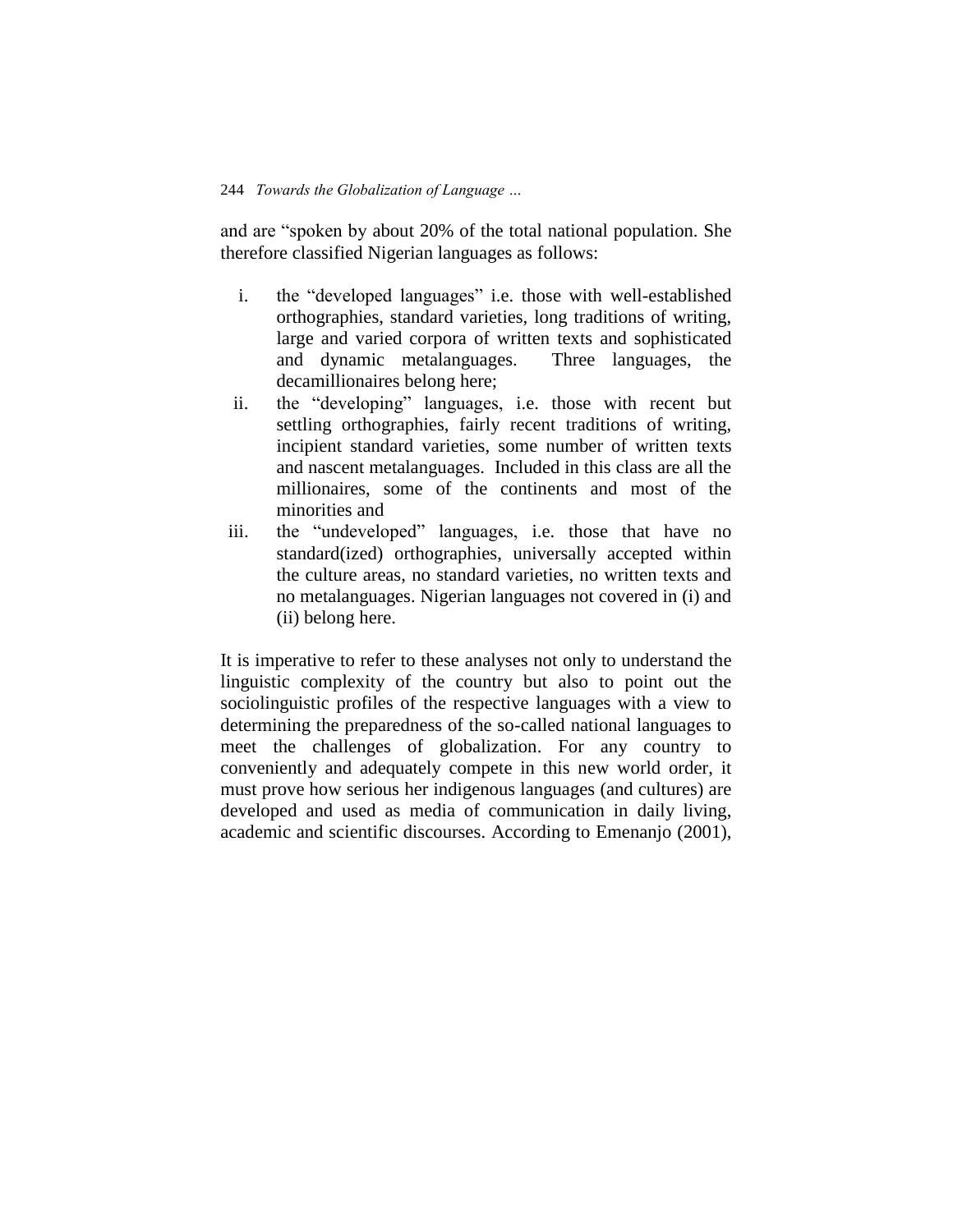English can help us realize all the fundamental objectives – political, economic, social and educational – of the Nigerian nation. Unfortunately, English is an elitist language spoken in all its elects by not up to 20 percent of the Nigerian population. Therefore, English cannot be the language of mobilization in Nigeria and in Africa because of the low percentage of its users. Study has shown that the few creative works written in the writer's native languages attracted more mass mobilization than ones written in English and French. Notable among such works are Ngugi Wa 'Thiongo's creative works in Gikuyu, the Wolof films of Sambene Oasmane, and Herbert Ogunde's *Yoruba Ronu*. Apart from this revelation, many Africans consider works written in the language of the colonialists or neo-colonialists as *petit bourgeois* luxuries out of the reach of the common man.

Commenting on the need to develop Nigerian national languages, Emenanjo (2001) further expressed his anticipation:

> we do hope that the people we are looking forward to, in Nigeria, to perform the magic of technological transfer are not people who know a little English and less Nigerian languages. Before people think we are being mawkish, and stupidly sentimental about the potentials of Nigerian languages as agents of change and national development, we need to once again emphasize the point that good citizenship, creative and responsible citizenry and a technologically sensitive polity can only be realized if the hoi polloi are spoken to and taught in their indigenous languages and not in the exoglossic norm languages of bureaucracy.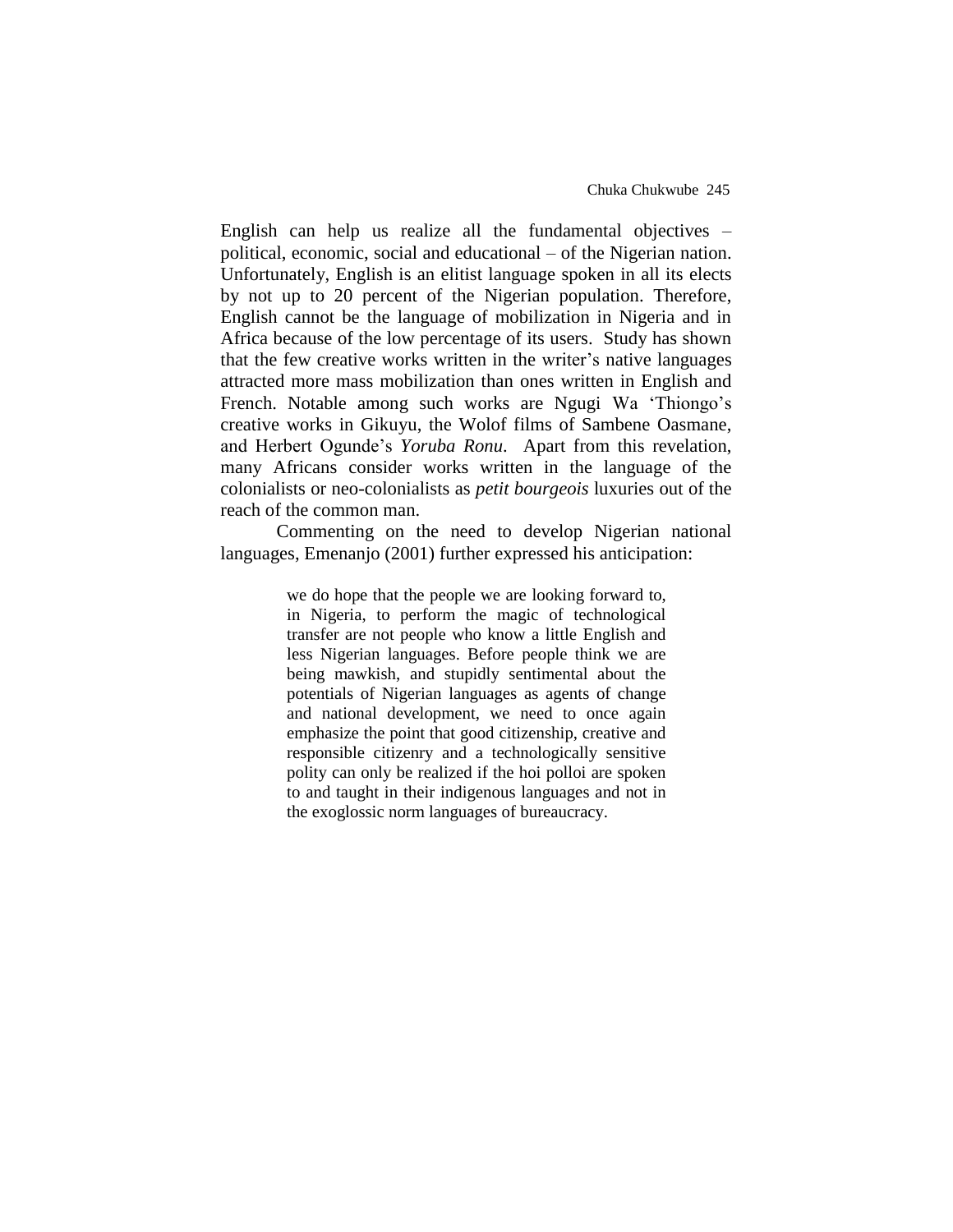Scholars like Emenanjo, using all available channels, have succeeded in drawing the attention of the Nigerian government to the formation of a national policy on education. After all, no country ever develops with a foreign language. Agreeing with this notion, Banjo (1995) says that the choice of a national language is, in turn, expected not only to do a lot for the national psyche but also facilitate national mobilization for development which, in turn, will enhance the production of more wealth and launch the nation into the world's top league of developed nation. In order to ascertain the efforts of the Nigerian government in making her national languages globalization compliant*,* the review of the Nigerian National Policy on Languages becomes imperative.

## **2. National Policy on Languages**

In spite of all the clamour and seeming importance of a national language or languages for national development and global interactions, Nigeria is yet to have a well-articulated *de jure* national language policy that is contained in one document. However, government's views on this important issue can be found in a number of national documents such as the *Constitution of the Federal Republic of Nigeria* (1999) Chapter II Section 55 subsection 97, the *Government Views and Comments on the Findings of the Recommendations of the Political Bureau,* (1987: 62-3), and the *National Policy on Education* (1998: 9), paragraph 14.

The language policy recognises the multi-dimensional, multi-ethnic, and, ipso facto, the multi-lingual, three-tiered political polity of Nigeria. The policy also provides for: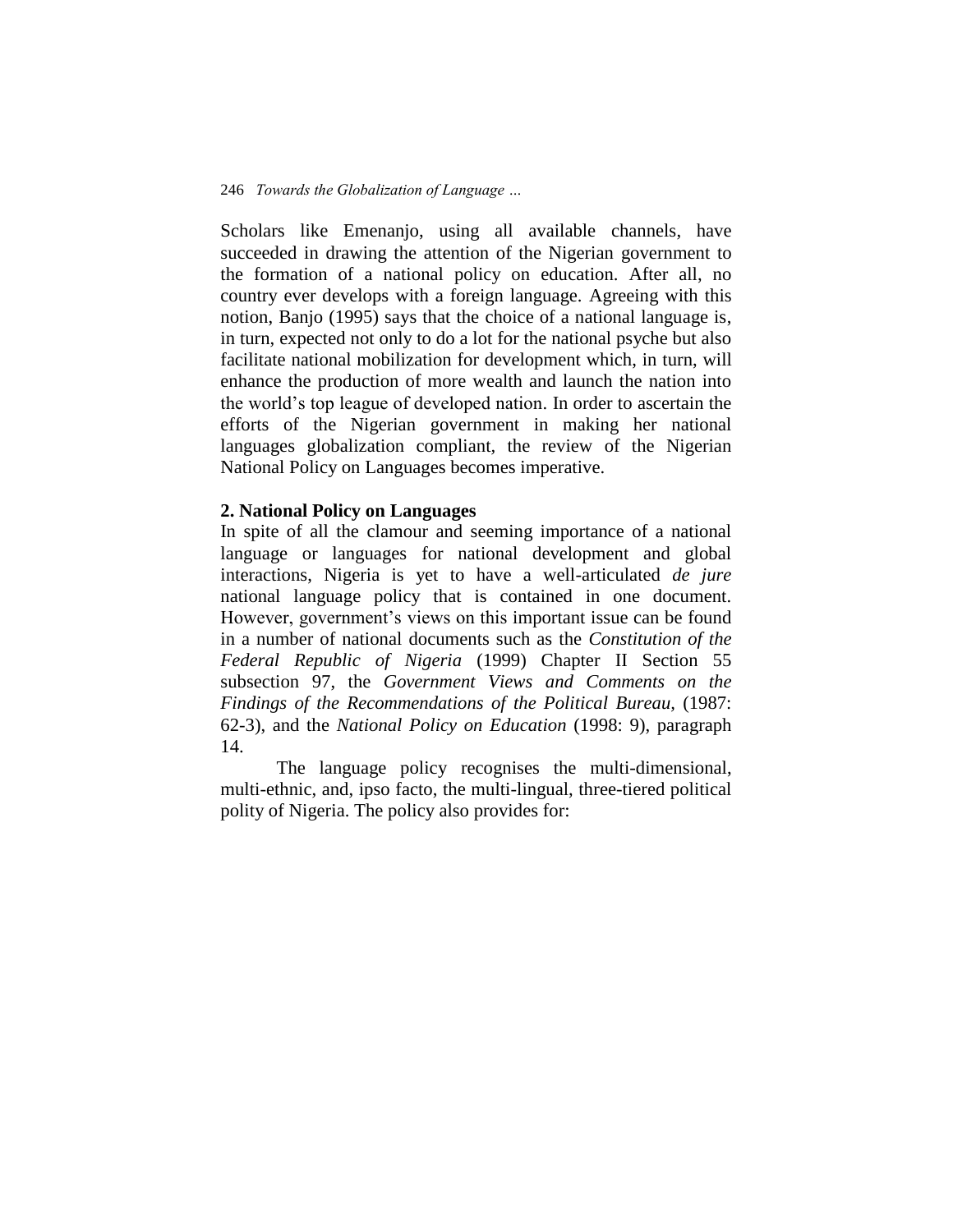- i. Mother-Tongue  $(L_1MT)$  and/or Language of the Immediate Community (LIC) as the language of initial literacy and of adult and non-formal education;
- ii. The three major (national) languages Hausa, Igbo and Yoruba as  $L_2$  – as the languages of national culture and integration;
- iii. English the official language as the language of formal literacy, the bureaucracy, secondary and higher education, the law courts, etc.;
- iv. Selected foreign languages, especially, French even if now a second official language, and Arabic, as languages of international communication and discourse for which the Federal Government has approved the setting up of "Language Villages".

In terms of the unstated policy, the policy on languages:

- i. advocates multilingualism as the national goal;
- ii. recognizes English as the de facto official language in the bureaucracy and all tiers of formal education, and to which French is now a co-official language;
- iii. treats Hausa, Igbo and Yoruba as potential national languages which are to be developed and used as  $L_1$  and  $L_2$ all through the formal educational system; all Nigerian languages as meaningful media of instruction in initial literacy and in life-long and non-formal education.

Chapter II Section 22 of the *Constitution of the Federal Republic of Nigeria* (1999) stipulates that Government shall promote the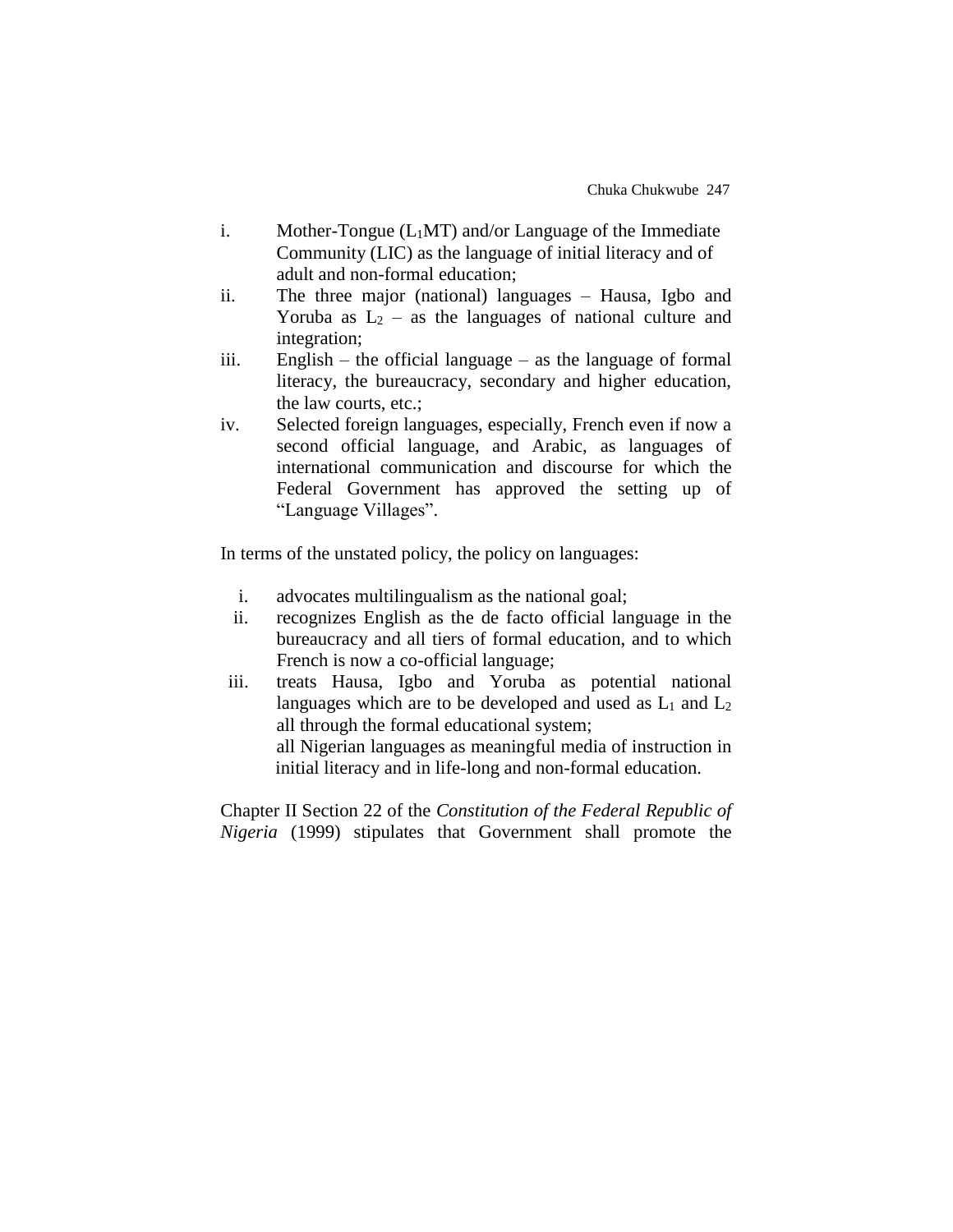learning of indigenous languages. Section 22 provides that "the state shall protect, preserve, and promote the Nigerian cultures which enhance human dignity and are consistent with the fundamental objectives as provided in the chapter", i.e. the Chapter on "Fundamental Objective and Directives principles of State Policy". Section 58 of the Constitution clearly states that,

> the business of the National Assembly shall be conducted in English and in Hausa, Igbo and Yoruba when adequate arrangements have been made thereof.

In the case of the House of Assembly, the Constitution in Section 100 provides that,

> the business of the House of Assembly shall be conducted in English, but the House may, in addition to English, conduct the business of the House in one or more other languages spoken in the State as the House may by resolution approve.

Widdowson (1971) holds that in planning a language course, factors such as the special purpose, time, type of pupil and size of class for which the language is to be planned must be considered. According to Taiwo (2001), the first attempt towards solving Nigerian language problems was by Mallam Balla of Adamawa constituency in 1961, when he urged the then National Assembly to employ the use of the three major languages namely, Hausa, Igbo and Yoruba as medium of communication of the house.

The objective of the government in formulating this policy is to preserve people's culture and National Unity. The aim was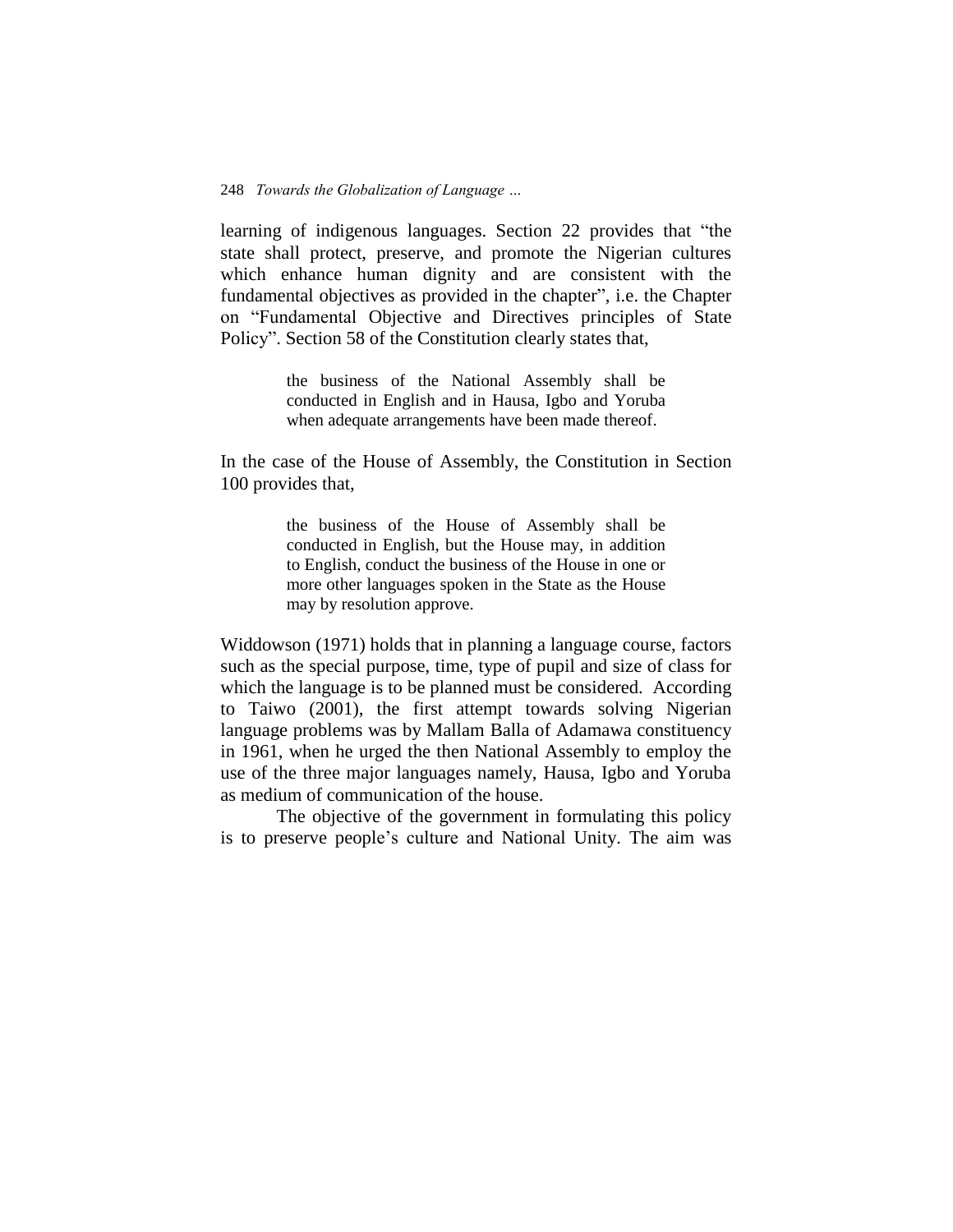also to evolve a lingua franca for Nigeria. Many Nigerians are of the opinion that Nigeria should not only have political independence but language independence also. They pick holes in using English as the country's lingua franca because, as Africans, we do not think in English. More so, language and culture are inseparable and, therefore, to avoid overriding influence in our culture, an indigenous language is preferred.

There is no gainsaying the fact that the influence of foreign language(s) has adversely affected Nigerian culture. This ranges from the mode of dressing to general attitude to life. Nigerian youths with unquenchable appetite have copied everything European to the detriment of her known norms and ways of life. The use of indigenous languages in private and public places is discouraged and anybody using them is downgraded and considered as either semi or downright illiterate. This attitude has not even changed at schools especially at the early stages of primary and secondary schools where pupils are chastised and sometimes fined for "speaking in vernacular". This has jeopardized the efforts toward developing our indigenous language and has gone contrary to the Nigerian Language Policy which encourages the use of such languages at those levels of learning and in public places.

This trend should be of concern to Nigerian linguists in particular and all other Nigerians because if it is not halted early enough, we all will be losers. Nigeria has become a good consumer of information technology. And this is an essential ingredient of globalization. As we pointed out earlier, with Nigeria continuing to "think English", her hopes to tap all the benefits of new information technology embodied in globalization remains a ruse.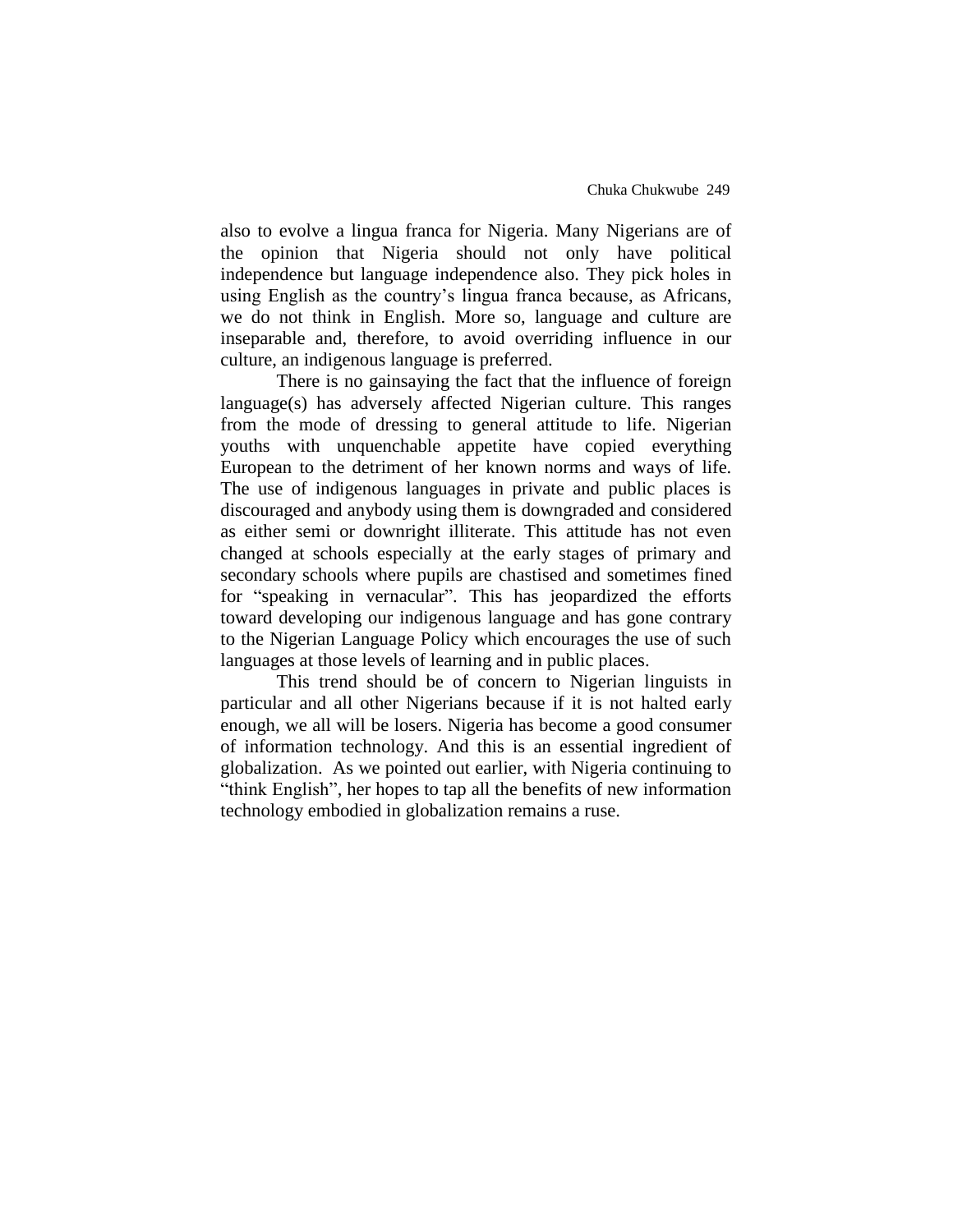Technological innovation has given concreteness to globalization. Global reach has been achieved by innovations in telecommunications, computerization, air travels, etc. Through its website, it is possible for a company to create big markets irrespective of where it is located in the world. Also, millions of different currencies exchange hands between business individuals and organizations in any part of the world through electronic transfers. Through website also, information about international conferences can be sought without one having to travel. With globalization, there are no longer country differences but customer and people differences because borders have been transcended. It is however important to realize that the extent to which a country can participate in the global market depends on its technological capacity. With Nigeria's technical backwardness and inability to fully develop her national languages which is the bedrock for its human development, there is fear at the level of preparedness of the country for globalization.

At this juncture, it is important to say that today's globalization is fast developing beyond the level that only knowing English and French are adequate. Although the emphasis here is on development of Nigerian language/languages, the advantages of knowing other foreign languages like Russian, German, Chinese, Arabic, etc. cannot be overemphasized.

Attention should also be drawn to the effect of globalization on the cultural life of Nigeria vis-à-vis Africa. Akindele and Ate (2000) have argued that, with globalization, there is the tendency that cultural differences between countries and their people are deemphasized in their interactions. In other words, the culture that will permit globalization to take place will be one that is supra-state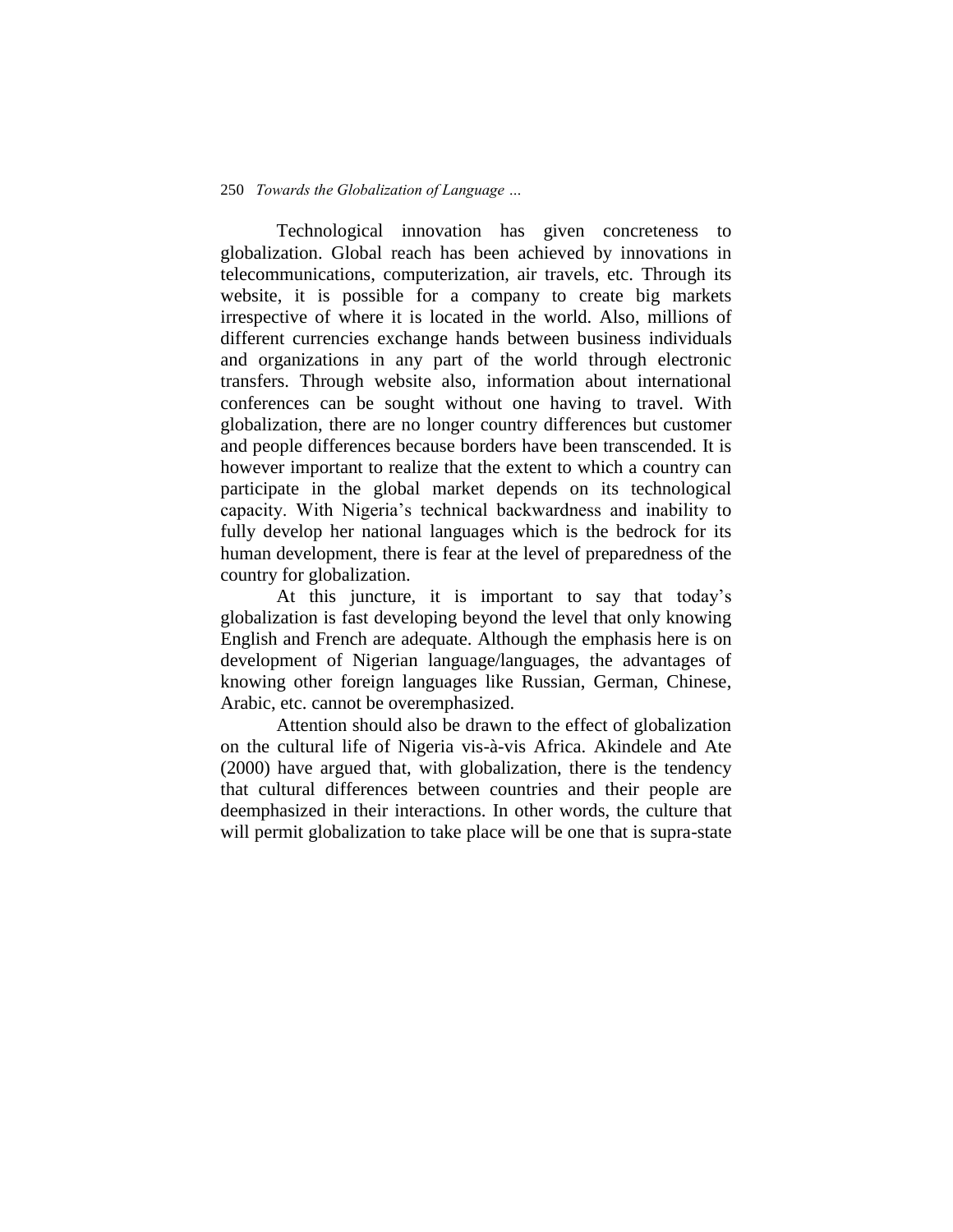to which no country, nor group of people, can lay claim. In view of this opinion, the question then is whether this does augur well for Nigerian and African cultures? Obviously, the answer is, no. People are never isolated from their inherent cultures. If globalization can remodel, for example, a Nigerian to be a Nigerian in outlook but an American or European in attitude, one cannot agree less that globalization reinforces cultural imperialism – one of the crimes of colonialism. Henriot (2001) argues that traditional African cultures emphasize values such as community, family, respect of life, and hospitality, which is now strongly confronted by the values communicated through Western music, movies, videos, cable and satellite television, advertisements, and the idolized figures of entertainment and sports. If all peoples must jealously guide and defend their cultures, therefore, checks on infiltration of these external negative influences must be strictly mounted.

# **3. Prospects of Developing Nigerian Languages for Globalization**

Emenanjọ (2001) correctly observed that the future of Nigeria as a strong, indivisible and virile African nation unencumbered by the many trappings of neo-colonialism lies, to some extent, with how seriously her indigenous languages (and cultures) are developed. Important also is the extent of their usage as media of communication in our work-a-day lives, academic and scientific discourses. As earlier stated, English can help to realize all the fundamental objectives, be it political, economic, social and educational, of the Nigerian nation. This expectation, however, is not fully realized as English is an elastic language spoken in all its lects by not up to 20 percent of the Nigerian population. Therefore, the only option left for the country is absolute resolve to develop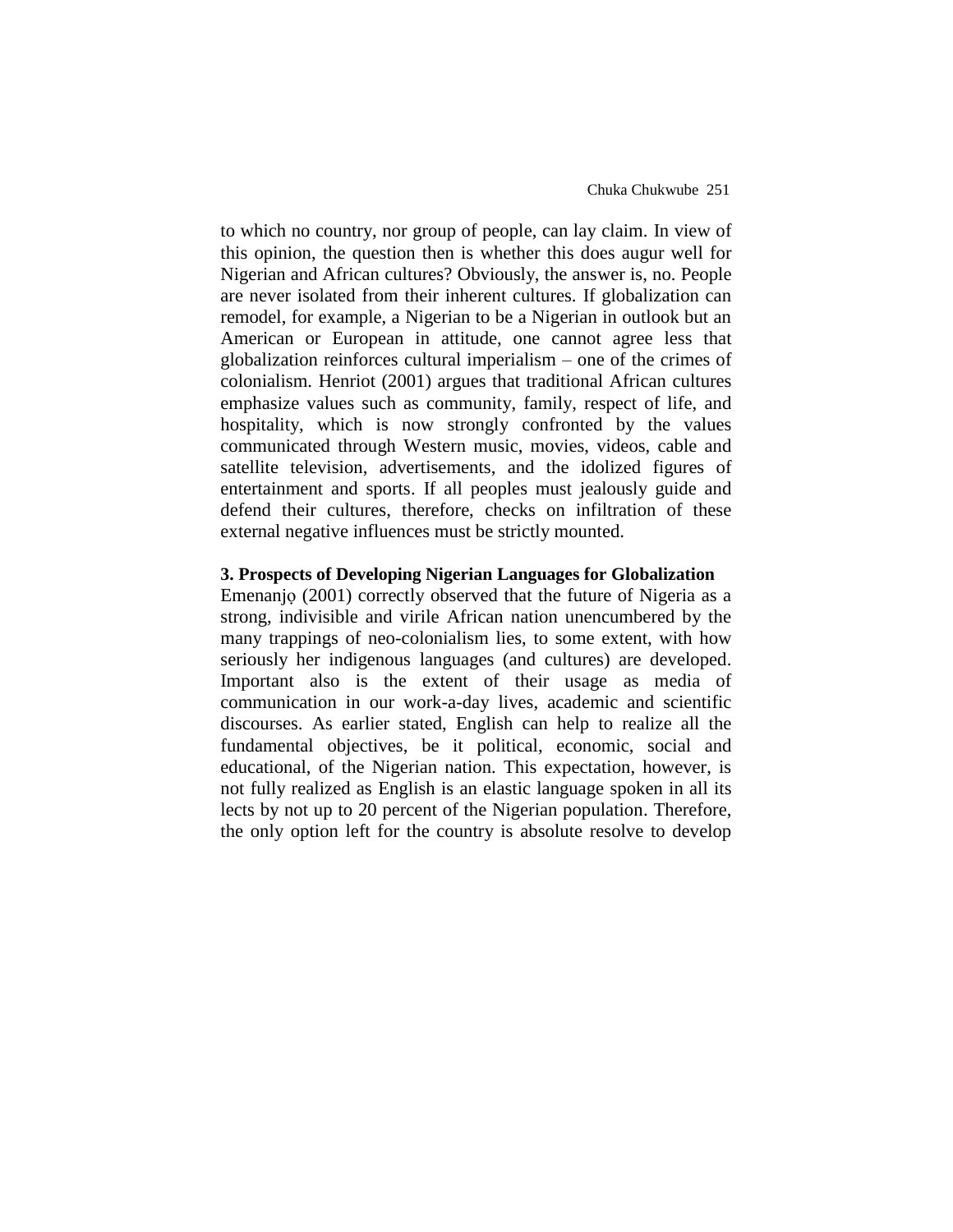the indigenous languages and make them usable not only nationally but globally. This is a task before linguists and scientists. The idea of seeing users of the indigenous languages as inferiors should be unequivocally condemned. Efforts must be convincingly made by policy makers of the country that the national languages are used in wider scope than it is presently being done. It is quite commendable the initiative of the renowned scientists, Mr. Leo Ekeh, who produced a brand of computer with the naira sign in the keyboard. Many Nigerians are impatiently waiting for more of such innovations. It is only through such challenges that the languages, cultures and peoples of Nigeria can be gradually brought into limelight to fully measure up with globalization.

There should be a national sociolinguistic survey of Nigeria. The exercise will enable Nigerians to know the actual number of languages both Nigerian and others in use in the country. Other vital information about the languages must be garnered with respect to their locations, indigenous and pejorative names, the number of the people that speak them with regard to  $L_1$ ,  $L_2$ ,  $L_3$ , the extent and degree of their usage in formal education, electronic and print media, law courts, etc. The importance of this was pointed out by Ferguson (1966) and Whitely (1973) who insisted that no meaningful language planning can go in any country, without a reliable sociolinguistic survey in the same way that no meaningful socio-economic planning can go on without a reliable census.

The data from this survey should therefore help in putting in place a more realistic and comprehensive language policy for the country. Further steps must be taken to have the policy contents put together in one document. This will encourage strict adherence and easy referencing.The task of developing indigenous languages of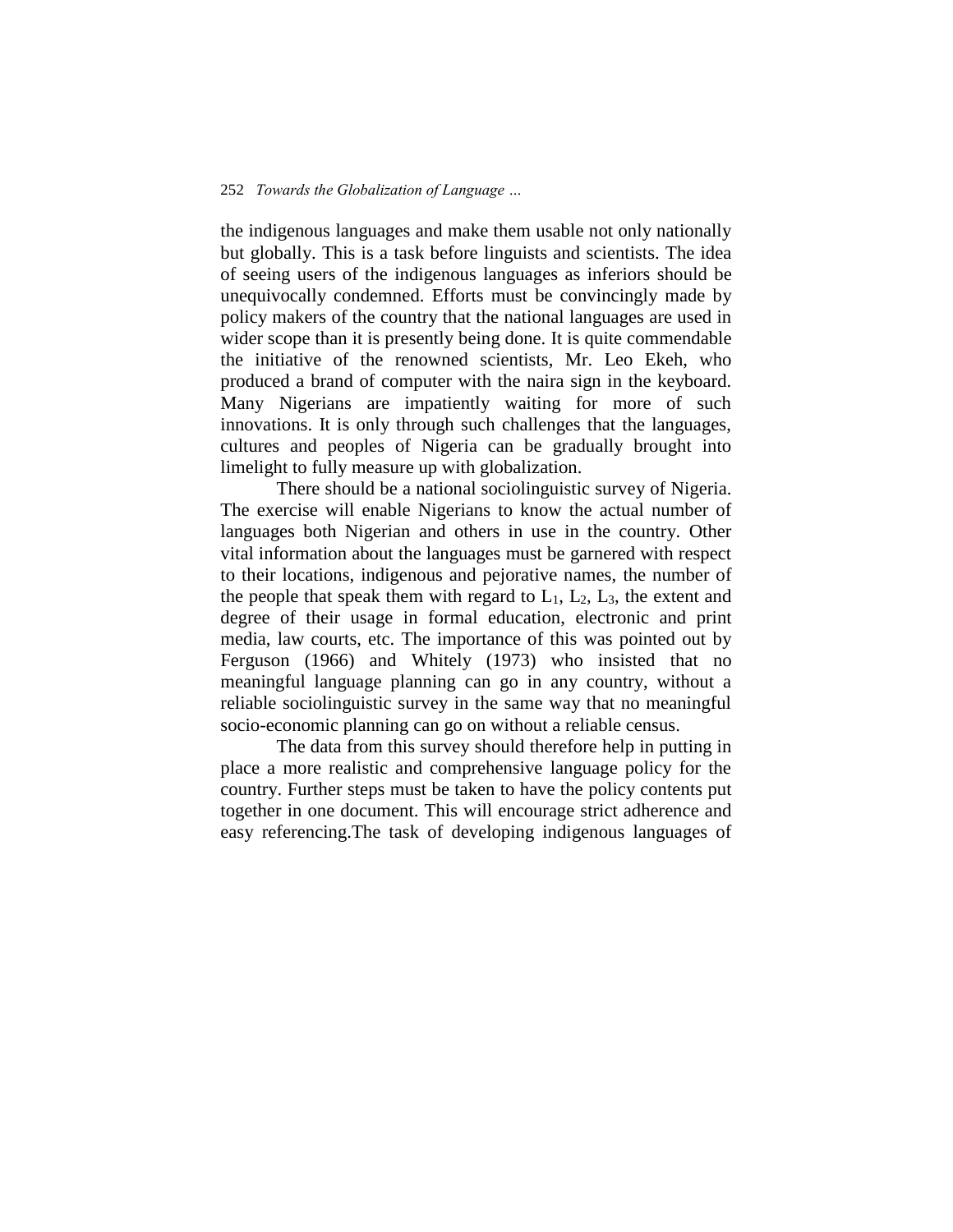the country must be a responsibility of both the federal, state and local governments, including educational establishments at all levels. More institutes for Nigerian languages should be established in the country to enable all that need them have ready access. In the interim, the ones in existence should be well funded. Furthermore, awareness campaign should be created on the existence of the institutes and they should be made open/assessable to all who might need their services.

# **4. Conclusion**

One can emphatically say that there are prospects for growth and development of Nigeria's national languages. The action steps outlined in this study, if judiciously adopted, will in no distant time place Nigerian languages in world's collection of useful and usable languages. By then, globalization will be more meaningful not only to Nigeria, but Africa. Meanwhile, it is suggested that more institutions of Nigerian languages be established in the country for wider coverage. Again, while the emphasis is on development of Nigerian languages, knowledge of other foreign languages apart from English and French should be encouraged as the dynamism of globalization is getting wider in dimension.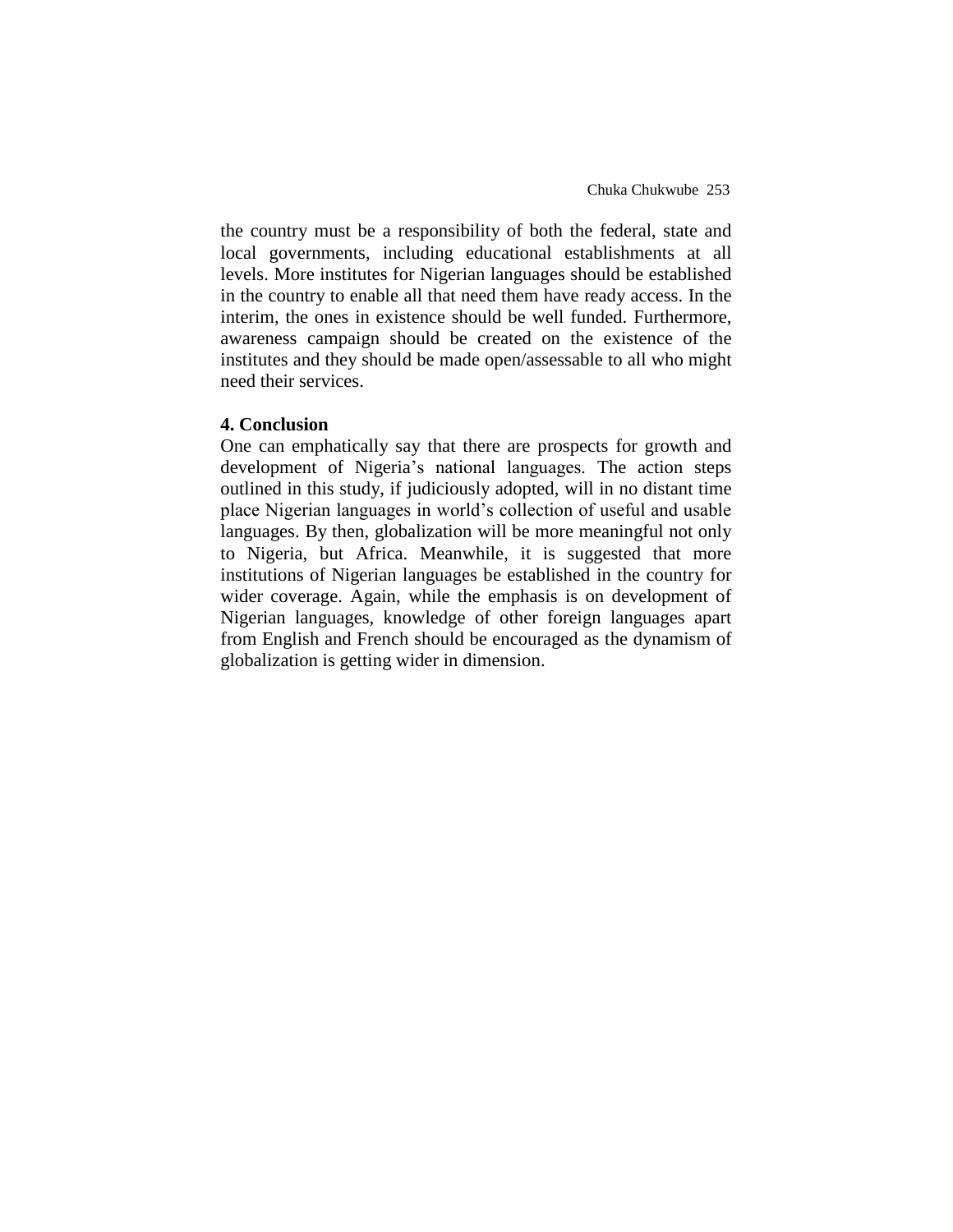# **References**

- Adekunle, M. A. (1972) "Multilingualism and Language Function", *Nigeria African Studies Review* 15, 2:185-207.
- Akindele, R. A. and B. E. Ate (2000) "Selected Readings on Foreign Policy and International Relations", *NIIA Enlightenment Course Series* Vol.1, Number 1.
- Banjo, A. (1995) "On Codifying Nigerian English: Research so Far", Bamgbose, A.; Banjo, A. and A. Thomas (eds.) *New Englishes: A West African Perspective* pp. 67-80, Ibadan: Mosuro.
- Brann, C. M. B. (1977) "Language Planning for Education in the 80s: Some Demographic, Linguistic and Areal Factors", Bangbose, A. (ed.) *Language in Education in Nigeria: Proceedings of the Language Symposium Vol. 1*, 47-61.
- Brann, C. M. B. (1986) The Role and Function of Language in Government in Nigeria (Mimeo).
- Brann, C. M. B. (1989) "Lingua Minor, Franca and Nationalist", U. Ammon *Status and Function of Languages and Language Varieties* pp. 372-385, Berlin and New York: Walder de Gruyter.
- Chumbow, B. S. (1982) "Discovering the Link between National Development, Education and Language", B. S. Chumbow (ed.) *National Development, Education and Language in Southern Africa* pp. 241-257.
- Chumbow, B. S. (1990) "The Place of the Mother Tongue in the National Policy on Education", N. Emenanjo (ed.) *Multilingualism, Minority Languages and Language Policy in Nigeria,* Agbor: Central Books Limited.
- Constitution of Federal Republic of Nigeria (1999).